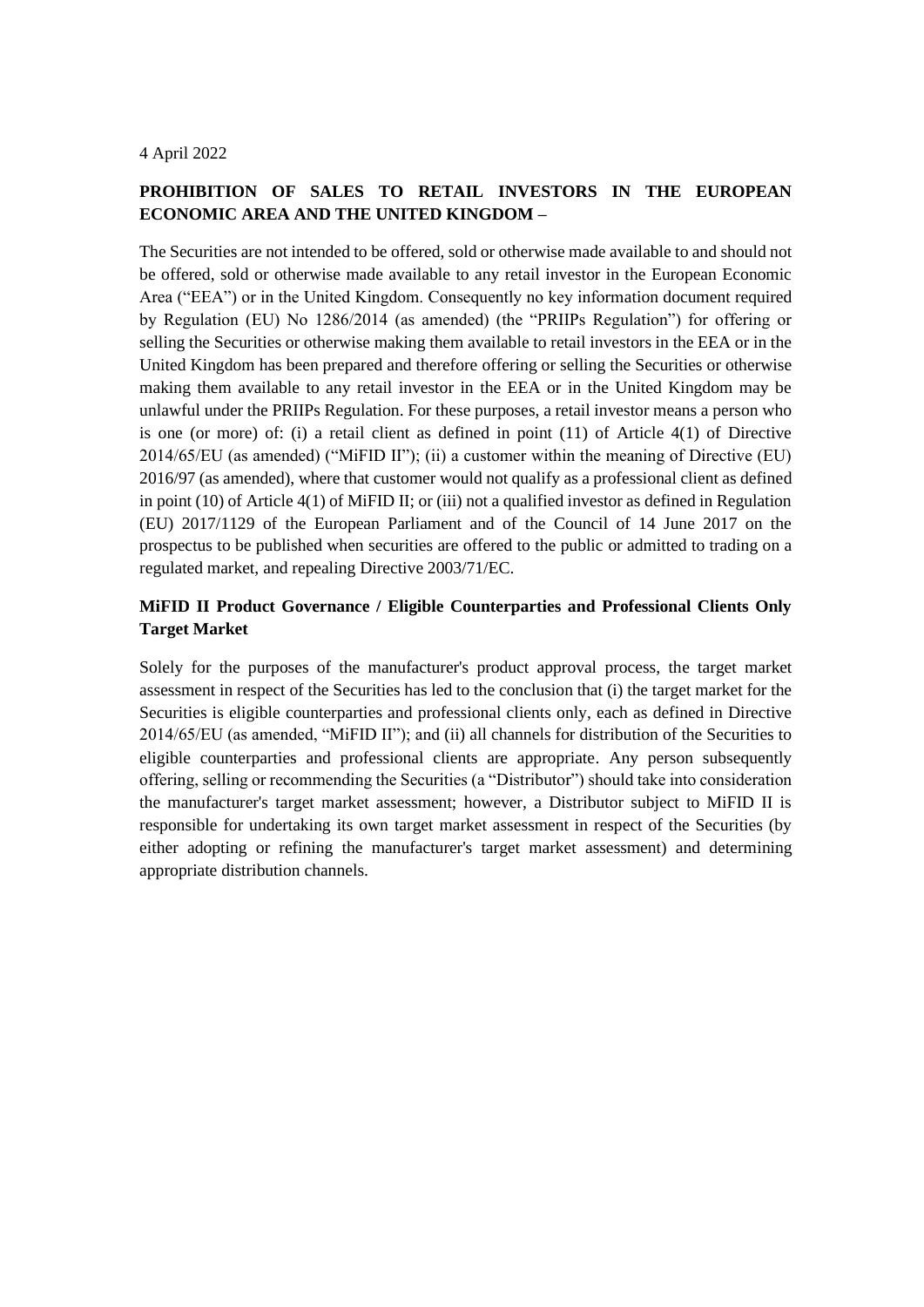

### 4 April 2022

### **Final Terms**

#### *ICESEA 22 1005*

Issued by Iceland Seafood International hf. (LEI: 254900CJS0OI5B8GO668) under the ISK 9,000,000,000 Debt Issuance Programme on 29 September 2021

> Tranche number 1 of Series number4 issued under the Programme

#### **PART A: CONTRACTUAL TERMS**

Terms used herein shall be deemed to be defined as such for the purposes of the Terms and Conditions of the Securities set forth in the Base Prospectus dated 19 July 2021 and any supplements if applicable. This document constitutes the Final Terms of the Securities described herein for the purposes of Article 8 (2) of the Prospectus Regulation, as amended (which includes the amendments made by Regulation 2017/1129/EU) and must be read in conjunction with the Base Prospectus and any supplements, if applicable, which constitute a base prospectus for the purposes of the Prospectus Regulation. Full information on the Issuer and the offer of the Securities is only available on the basis of the combination of these Final Terms, the Base Prospectus and any supplements, if applicable. The Base Prospectus, any supplements and the Final Terms are available for viewing at the Issuer's website, www.icelandseafood.com and at the office of the Issuer at Köllunarklettsvegur 2, 104 Reykjavík, Iceland.

#### **1. Form, Denomination and Currency**

| a) Issue Denomination                              | 20,000,000                                                                                                      |
|----------------------------------------------------|-----------------------------------------------------------------------------------------------------------------|
| b) Issue Currency                                  | <b>ISK</b>                                                                                                      |
| c) Aggregate nominal amount                        |                                                                                                                 |
| <i>i</i> . Tranche                                 | 1,000,000,000                                                                                                   |
| ii. Series                                         | 1,000,000,000                                                                                                   |
| d) Issue Price                                     | 97,4% of the Aggregate Nominal Amount of the Tranche                                                            |
| e) Clearing System                                 | The Securities are electronically registered with the Nasdaq CSD<br>Iceland                                     |
| f) Calculation Agent                               | Issuer                                                                                                          |
| g) Paying Agent                                    | <b>Issuer</b>                                                                                                   |
| h) Approval for the Issuance of<br>the Securities: | The Securities are issued on the basis of an approval of the Issuer's<br>board of directors dated 19 April 2021 |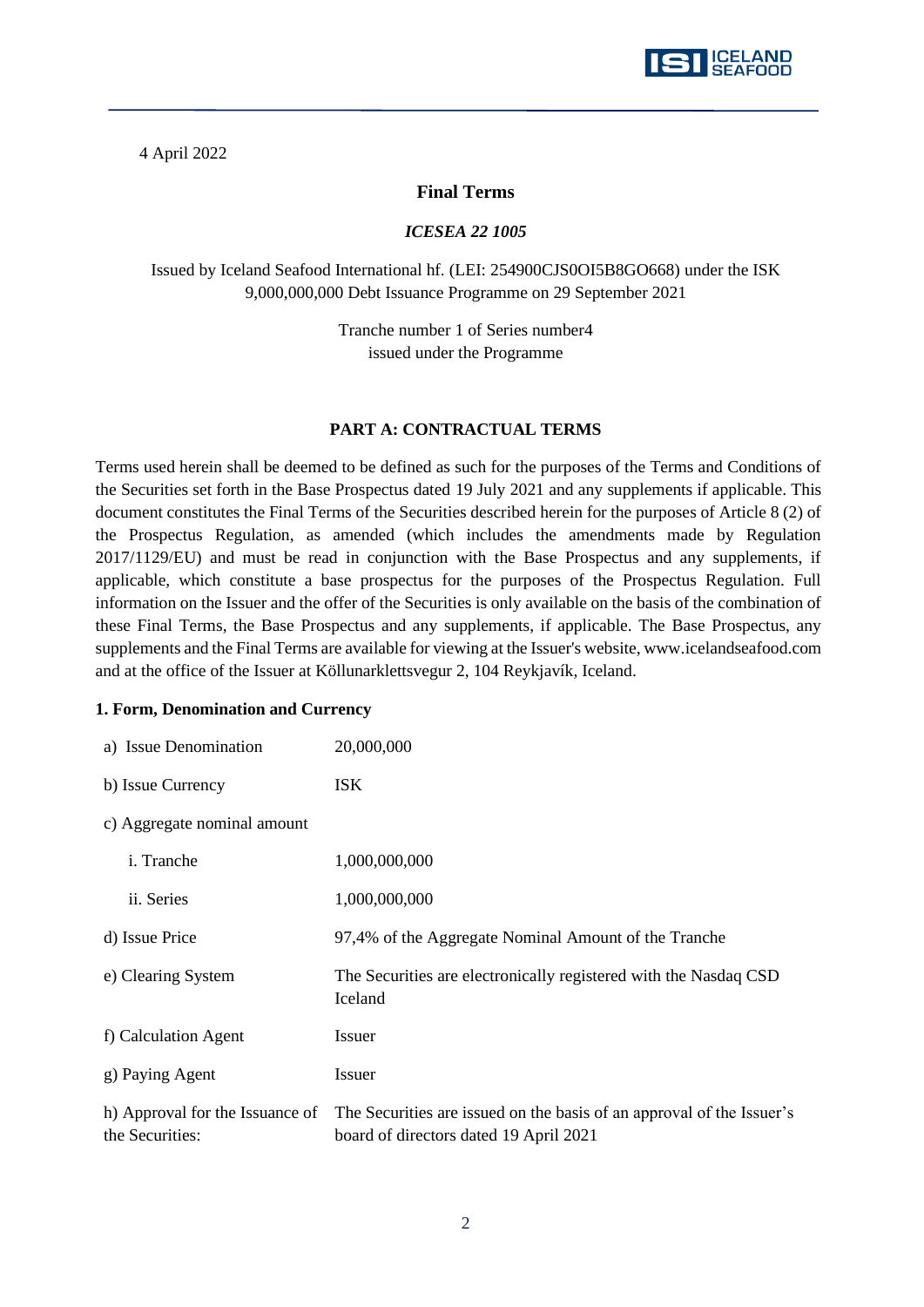

# **2. Payments**

| a) Redemption/Payment basis:                          | Subject to any purchase or cancellation or early redemption, the<br>Securities will be redeemed on the Maturity Date at 100 per cent. of<br>their nominal amount |
|-------------------------------------------------------|------------------------------------------------------------------------------------------------------------------------------------------------------------------|
| b) Total number of Principal<br><b>Payment Dates:</b> | 1                                                                                                                                                                |
| c) Principal Payment Date(s):                         | One payment of Principal on the Maturity Date                                                                                                                    |
| d) First Principal Payment<br>Date:                   | 5. October 2022                                                                                                                                                  |
| e) Maturity Date:                                     | 5. October 2022                                                                                                                                                  |
| 3. Prepayment                                         |                                                                                                                                                                  |
| a) Prepayment:                                        | Condition 5.2 applies, the Issuer may not advance payment of the<br>Securities before their maturity                                                             |
| 4. Interest basis                                     |                                                                                                                                                                  |
| a) Bills sold at a discount                           | Conditions 6.1 and 6.2 apply, Bills sold at a discount                                                                                                           |
| i. Discount Yield                                     | 5.25% per annum equivalent to 2.6% simple interest                                                                                                               |
| ii. Reference Price                                   | Aggregate nominal amount                                                                                                                                         |
| b) Fixed Interest                                     | Not Applicable                                                                                                                                                   |
| c) Variable Interest                                  | Not Applicable                                                                                                                                                   |
| d) Interest Payment Date(s):                          | Not Applicable                                                                                                                                                   |
| e) Interest Commencement<br>Date                      | Not Applicable                                                                                                                                                   |
| f) First Interest Payment Date:                       | Not Applicable                                                                                                                                                   |
| g) Total number of Interest<br><b>Payment Dates</b>   | Not Applicable                                                                                                                                                   |
| h) Day Count Fraction                                 | Not Applicable                                                                                                                                                   |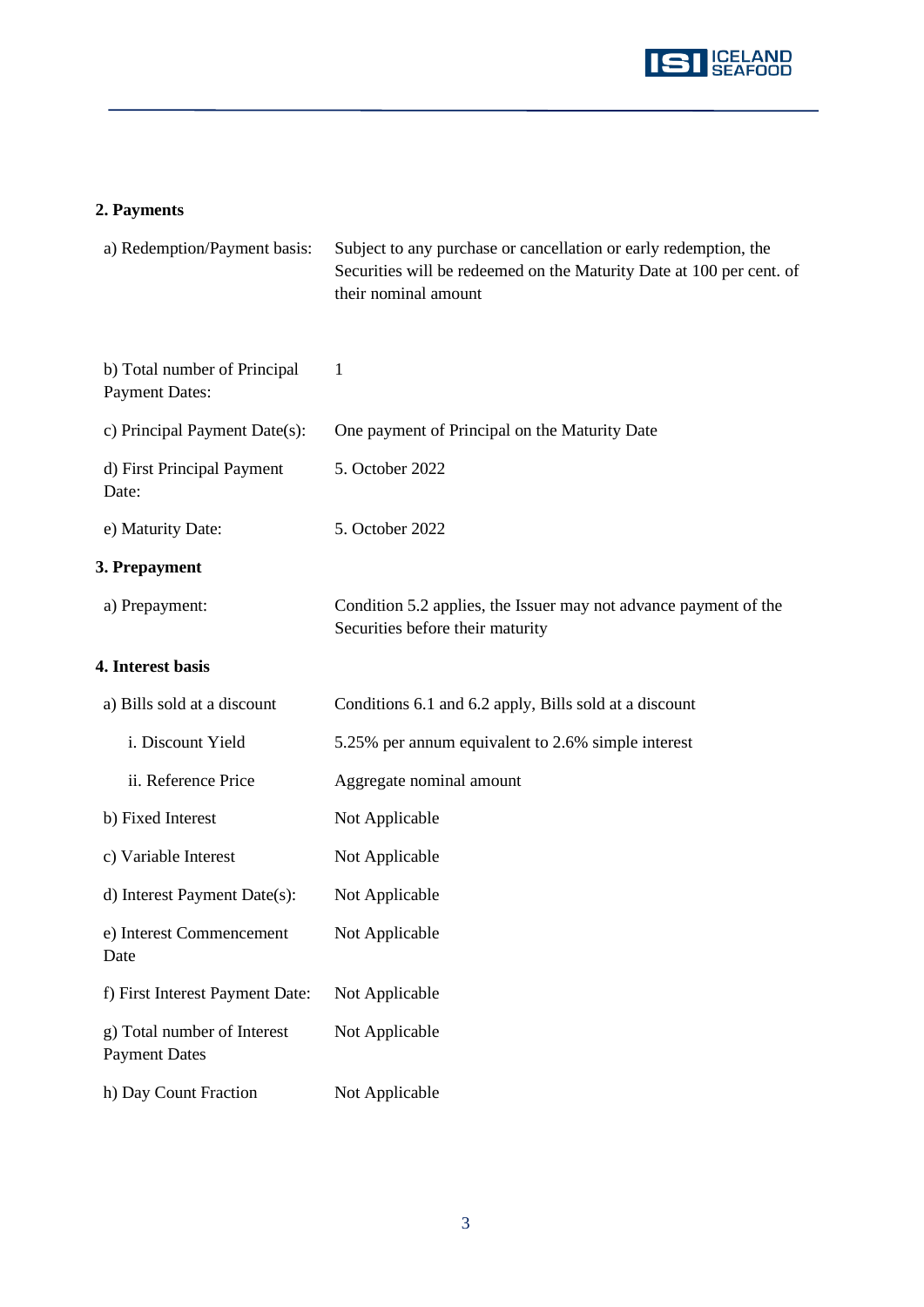

## **5. Indexation**

| a) Indexation: | Not Applicable |
|----------------|----------------|
|                |                |

# **6. General Obligations**

- a) Applicable Terms Not Applicable
- **7. Financial Covenants**
- a) Applicable Terms Not Applicable

# **8. Events of Default**

a) Applicable Terms Not Applicable

### **9. Other Conditions**

a) Applicable Terms Not Applicable

## **10. General Provisions appliable to the Securities**

| a) Additional Financial Centre(s) or Not Applicable |                |
|-----------------------------------------------------|----------------|
| other special provisions relating to                |                |
| Payment Days:                                       |                |
| <b>b</b> ) Other Final Terms:                       | Not Applicable |

- **c)** Method of Distribution: Non-syndicated
	- **i.** If syndicated, names Managers: of Not Applicable
	- ii. Stabilizing Manager (if any): Not Applicable
	- **iii.** If non-syndicated, name of Kvika banki hf., Katrínartúni 2, 105 Reykjavík, Iceland. relevant Dealer: LEI: 254900WR3I1Z9NPC7D84
- **d)** Additional selling restrictions: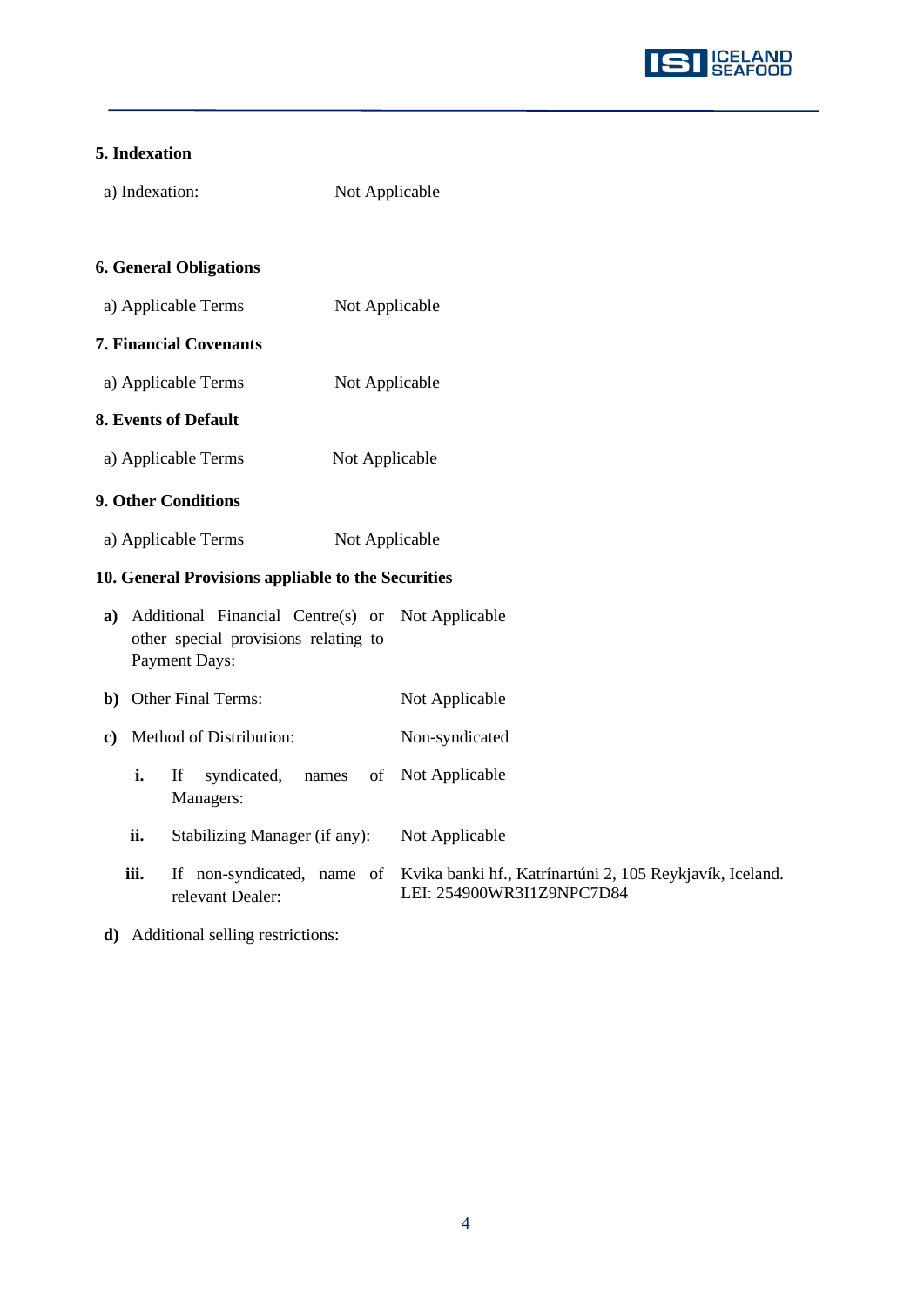## **PART B: OTHER INFORMATION**

### **1. Listing and admission to trading**

| a) | Admission to trading                                                          | Application has been made for the Securities to<br>be admitted to trading on Nasdaq Iceland with<br>effect from 5. April 2021 |
|----|-------------------------------------------------------------------------------|-------------------------------------------------------------------------------------------------------------------------------|
| b) | Type of Securities to be listed                                               | <b>Bills</b>                                                                                                                  |
| c) | Nominal value of Securities to be 1,000,000,000<br>admitted to trading:       |                                                                                                                               |
| d) | Estimate of total expenses related to<br>admission to trading                 | 800,000                                                                                                                       |
| e) | Markets where securities of the same<br>class are already admitted to trading | Nasdaq Iceland                                                                                                                |
| f) | <b>Listing Agent</b>                                                          | Kvika banki hf., Katrínartún 2, 105 Reykjavík,<br>Iceland. LEI: 254900WR3I1Z9NPC7D84                                          |

### **2. Interests of natural and legal persons involved with the Issue**

Save for any fees payable to the Dealer, so far as the Issuer is aware, no person involved in the issue of the Securities has an interest material to the issue.

### **3. Use of Proceeds, Estimated net proceeds and total expenses**

| Use of proceeds:          | For general funding purposes of the Issuer |
|---------------------------|--------------------------------------------|
| Estimated net proceeds:   | 1.470.715.900                              |
| Estimated total expenses: | 800,000                                    |

**4. Yield** *(Fixed Rate Bonds only)*

Indication of yield: [ ]% per annum

**5. Historic Interest Rates** *(Floating Rate Bonds only)*

Not Applicable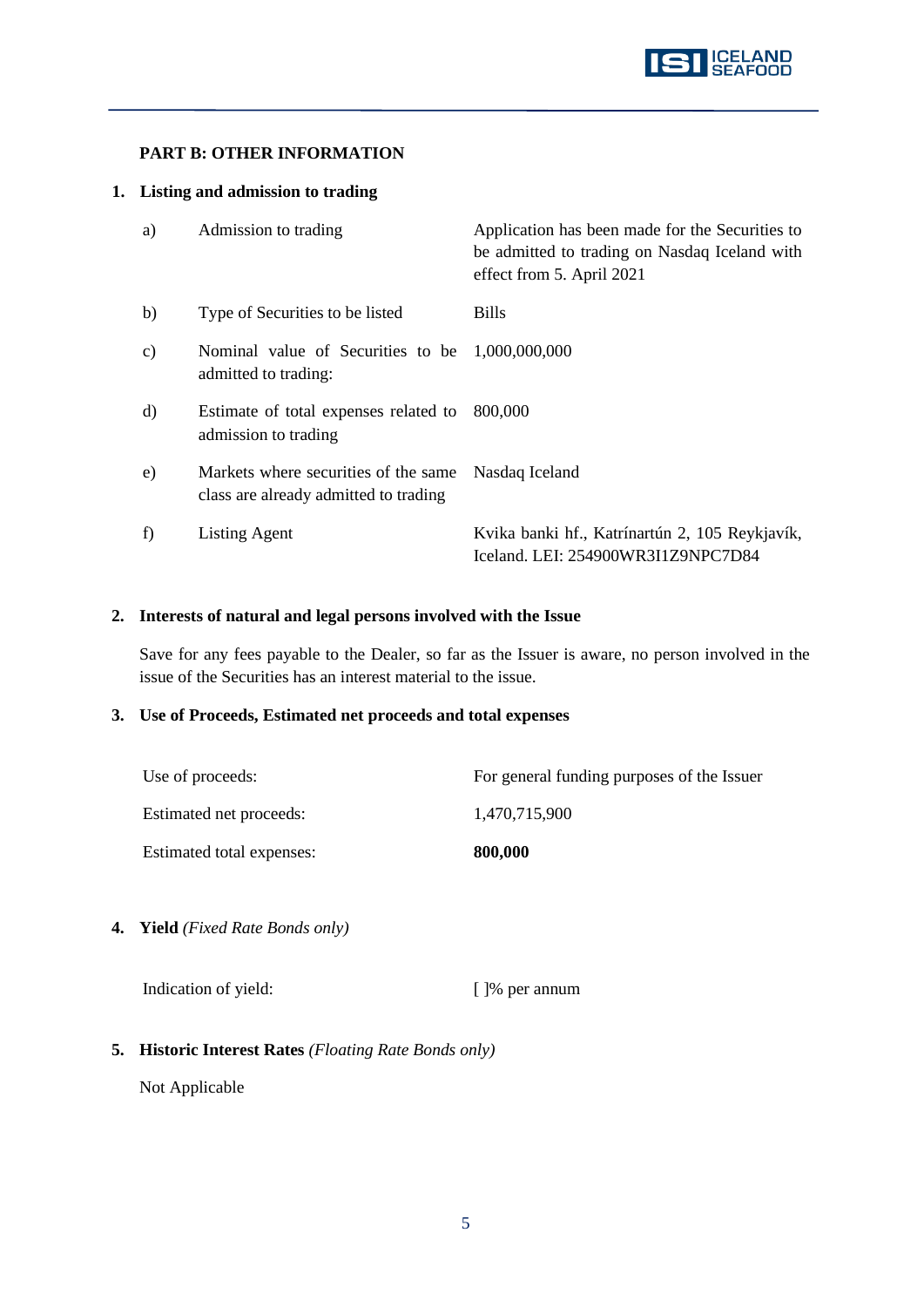

**6. Performance of CPI, Explanation of effect on value of investment and associated risks and other information concerning the underlying** *(Inflation Linked Securities only)*

Not Applicable

### **7. Operational Information**

| a)            | <b>ISIN</b> Code                                                                   | IS0000033975                               |
|---------------|------------------------------------------------------------------------------------|--------------------------------------------|
| b)            | Common Code                                                                        | <b>ICESEA 22 1005</b>                      |
| $\mathbf{c})$ | <b>CFI</b>                                                                         | <b>DYZUXR</b>                              |
| $\mathbf{d}$  | <b>FISN</b>                                                                        | <b>ICELAND SEAFOOD/ZERO CPN B 20221005</b> |
| e)            | Delivery                                                                           | Delivery against payment                   |
| f)            | Intended to be held in a manner No<br>which would allow Eurosystem<br>eligibility: |                                            |

### **RESPONSIBILITY**

The Issuer accepts responsibility for the information contained in these Final Terms

Signed on behalf of the Issuer:

By: ……………………………………………………………………

*Duly authorized*